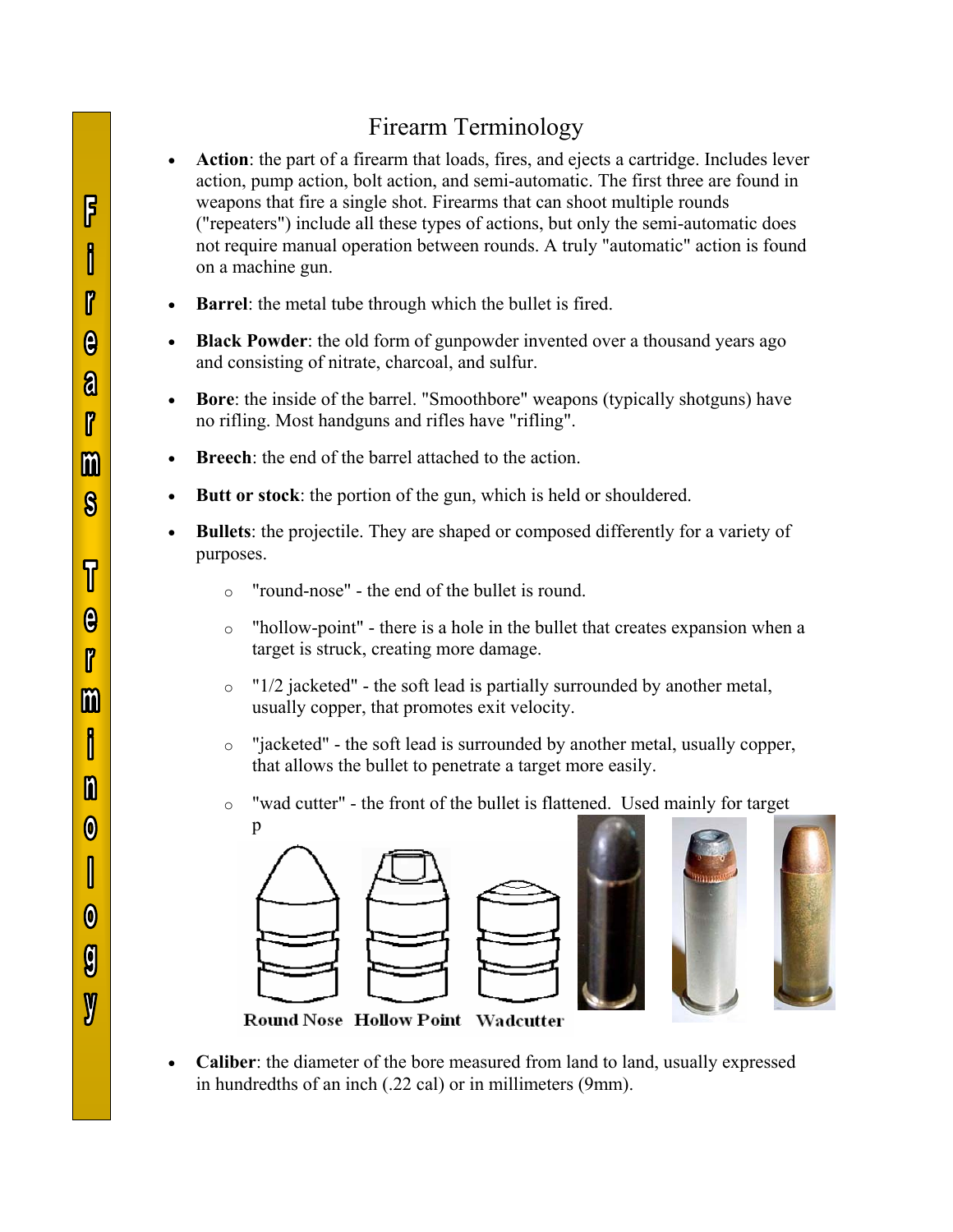



- Centerfire: the cartridge contains the primer in the center of the base, where it can be struck by the firing pin of the action (most commonly on a 22).
- **Chamber**: the portion of the "action" that holds the cartridge ready for firing.
- x **Choke**: a constriction of a shotgun bore at the muzzle that determines the pattern of the fired shot.
- **Double-action**: pulling the trigger both cocks the hammer and fires the gun.
- **Double barrel**: two barrels side by side or one on top of the other, usually on a shotgun.
- x **Gauge**: refers to the diameter of the barrel on a shotgun, in terms of the number of lead balls the size of the bore it would take to weigh one pound (10 gauge, 12 gauge, etc.)
- x **Hammer**: a metal rod or plate that strikes the cartridge primer to detonate the powder.
- **Ignition**: the way in which powder is ignited. Old muzzle-loading weapons used flintlock or percussion caps. Modern guns use "primers" that are "rimfire" or "centerfire"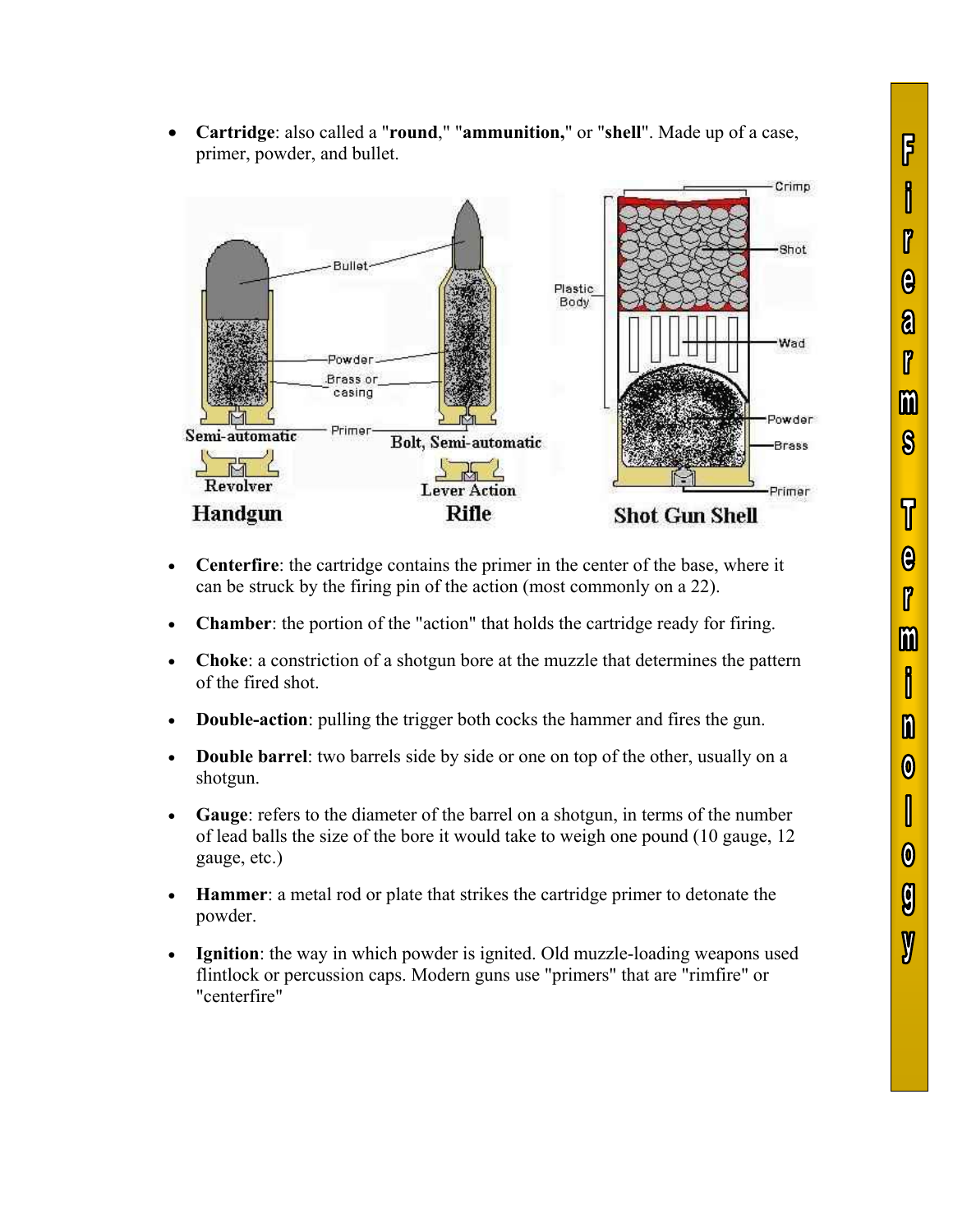x **Lands** and **grooves**: lands are the metal inside the barrel left after the spiral grooves are cut to produce the rifling.



- **Magazine**: a device for storing cartridges in a repeating firearm for loading into the chamber. Also referred to as a "clip"
- Magnum: an improved version of a standard cartridge which uses the same caliber and bullet, but has more powder, giving the fired bullet more energy. Magnum shotgun loads, however, refer to an increased amount of shot pellets in the shell.
- **Muzzle**: the end of the barrel out of which the bullet exits.
- Pistol: synonym for a handgun that does not have a revolving cylinder.



- Powder: modern gun cartridges use "smokeless" powder that is relatively stable, of uniform quality, and leaves little residue when ignited.
- Primer: a volatile substance that ignites when struck to detonate the powder in a cartridge.